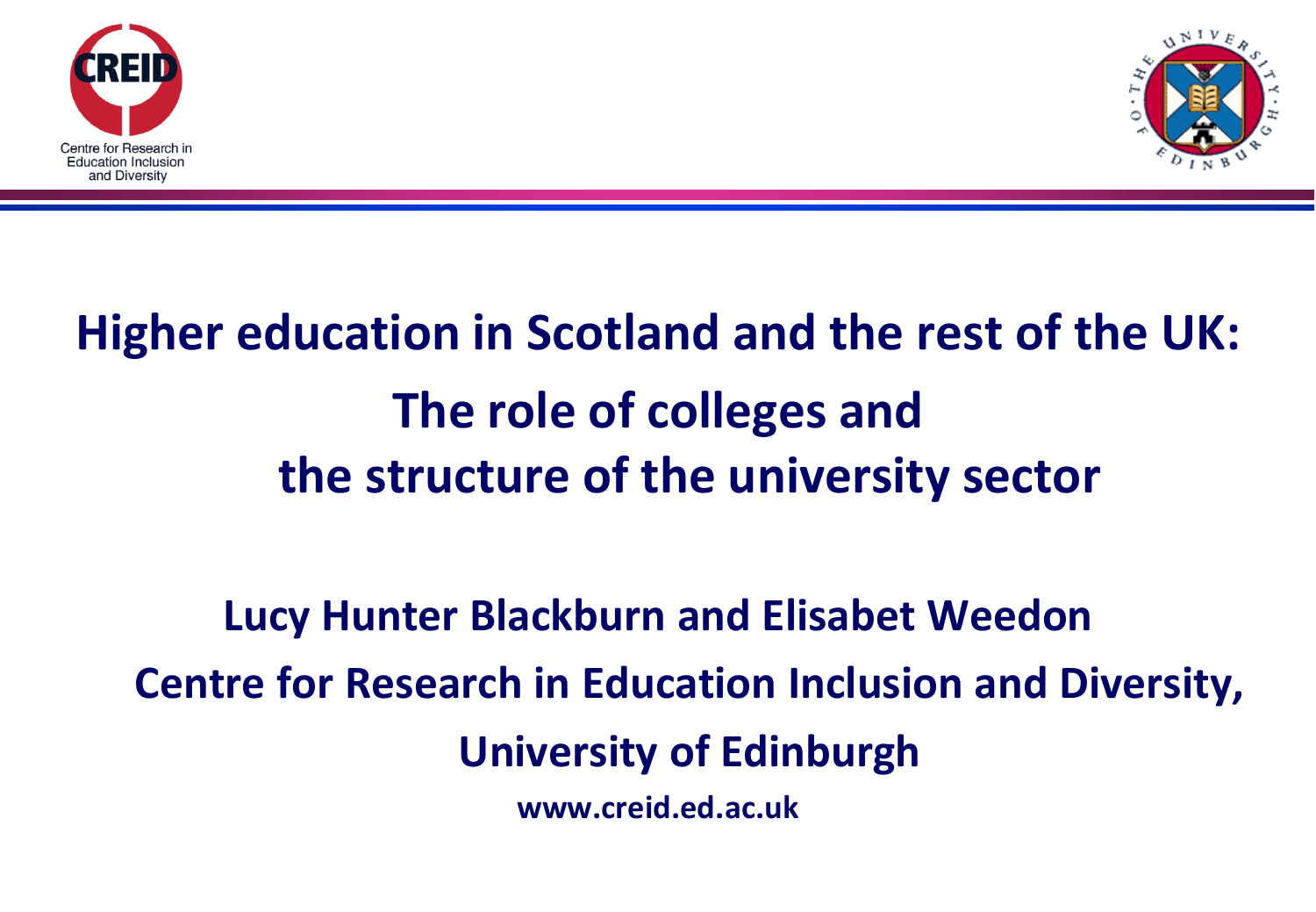





- Expansion of participation in higher education since 1990s driven by both economic and social justice concerns with greater emphasis on '**non-traditional' students** particularly those from **lower socioeconomic backgrounds**
- **Expansion** of the higher education sector especially in 1990s increasing **stratification** in the sector from **college** to '**elite'** universities
- Increase in **monitoring** of the sector through the use of performance indicators (PIs) and benchmarks as well as the Higher Education Initial Participation Rate (HEIPR)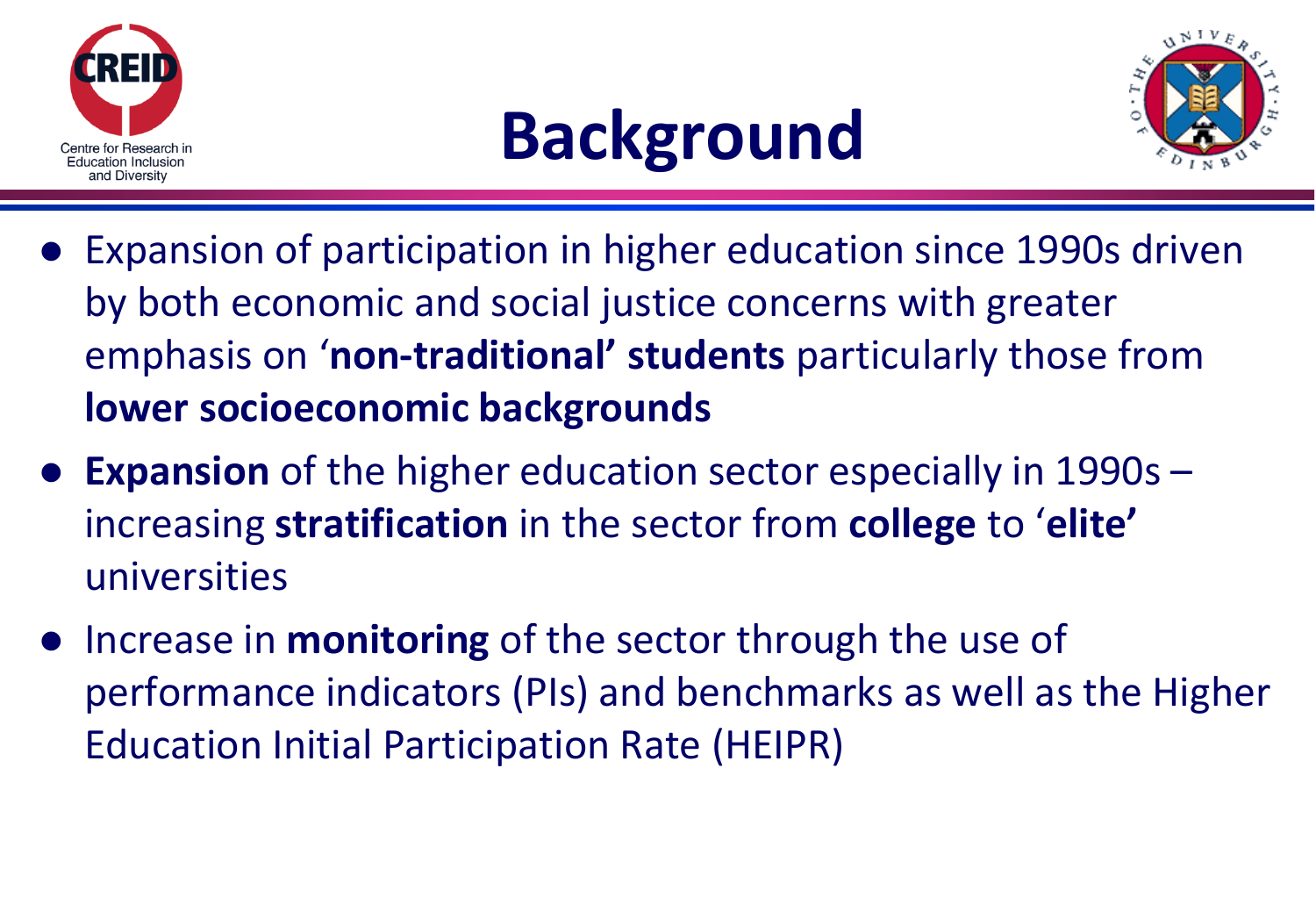

# **Measures for monitoring access and participation**



HEIPR measures entrance to all forms of HE (university or college provided) by age 30.

The Widening Access Performance Indicators, published annually by HESA (until 2017), are:

- % NS-SEC 4-7 students in an institution ≈ 'working class' based occupational status of a student's highest earning parent/carer
- **% state school students** in an institution These PIs focus on (below 21) in first year of higher education

In addition to PIs HESA also produces benchmarks based sector on an institutions subject mix and entry qualifications – these are used for comparing institutions that are similar (more to come)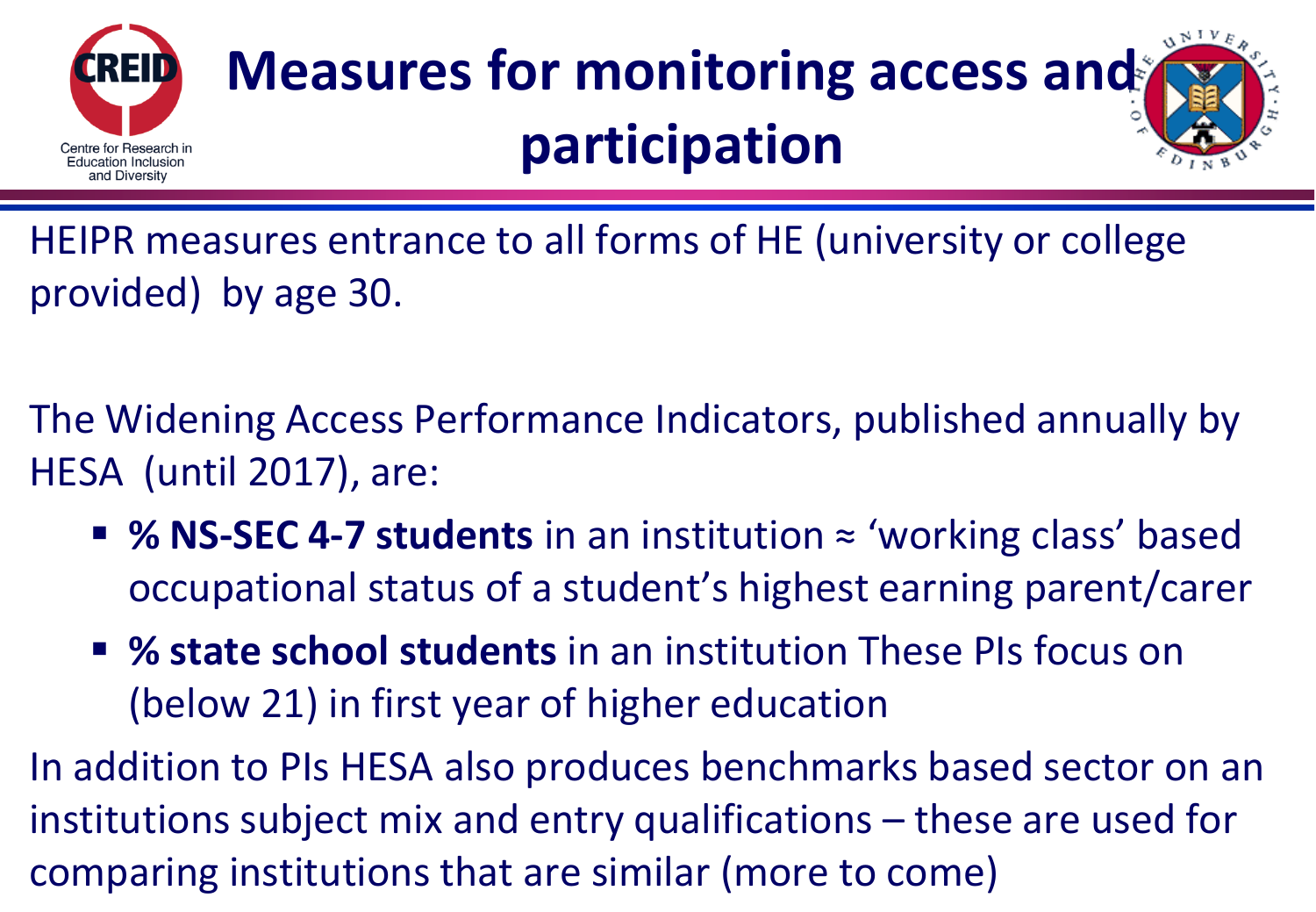## **Higher Education Initial Participation Rate (HEIPR)**

| <b>Source</b>   | <b>UK government (BIS) and Scottish</b><br><b>Government (SFC)</b>                                                                        |
|-----------------|-------------------------------------------------------------------------------------------------------------------------------------------|
| Countries       | <b>England and Scotland</b>                                                                                                               |
| Age             | Sum of the entry rate at each age up to 30<br>(17 - 30 in Scotland, 18 - 30 in England).                                                  |
|                 | Institutions All providers                                                                                                                |
| Includes        | Initial entrants on HE courses at any level. Full-<br>time and part-time, lasting at least 6 months,<br>who attend for at least 6 months. |
| <b>Excludes</b> | Re-entrants, who have already been counted<br>in previous years.                                                                          |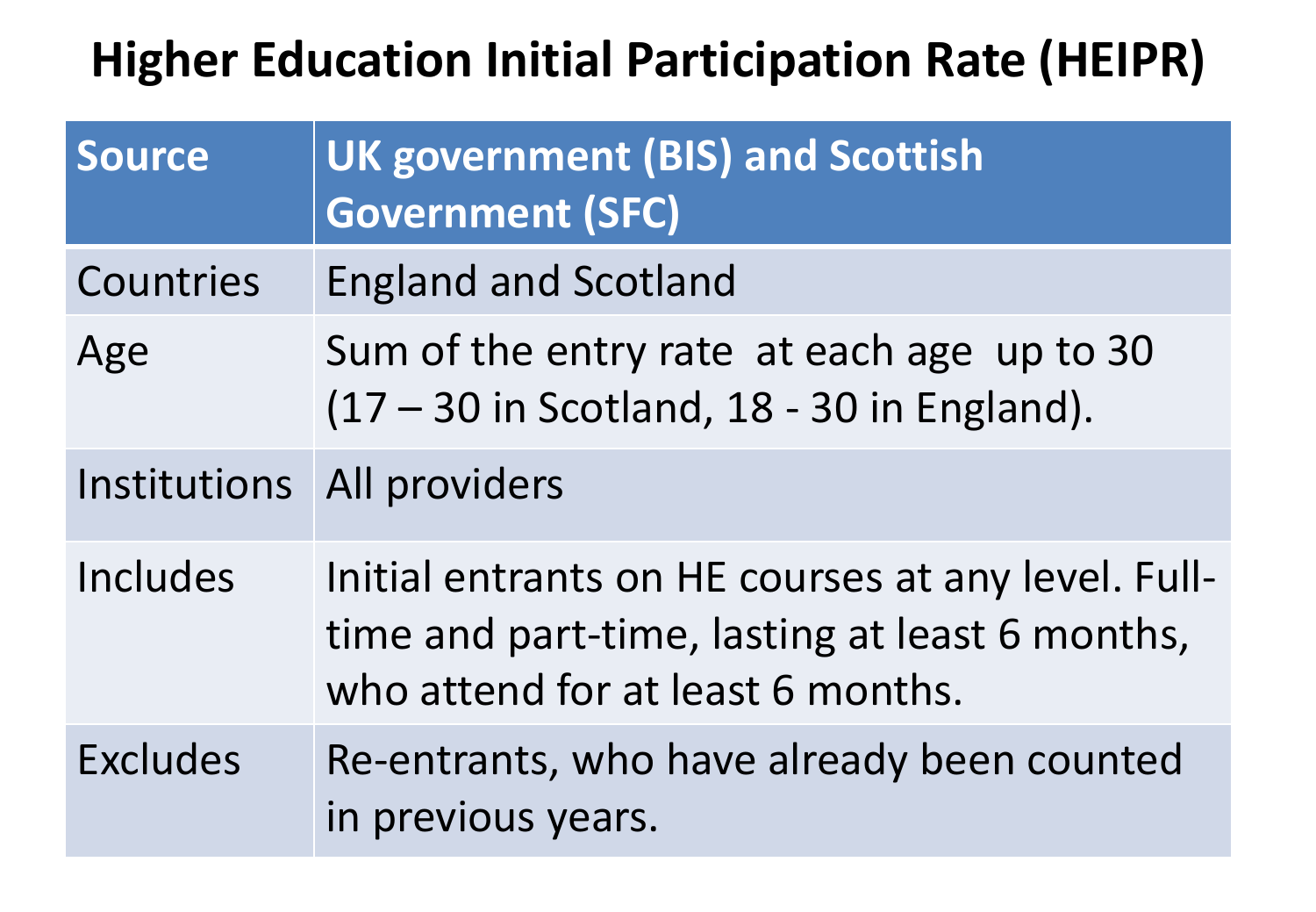## **Higher Education Initial Participation Rate Scotland – HEIs in Scotland**



Source: SFC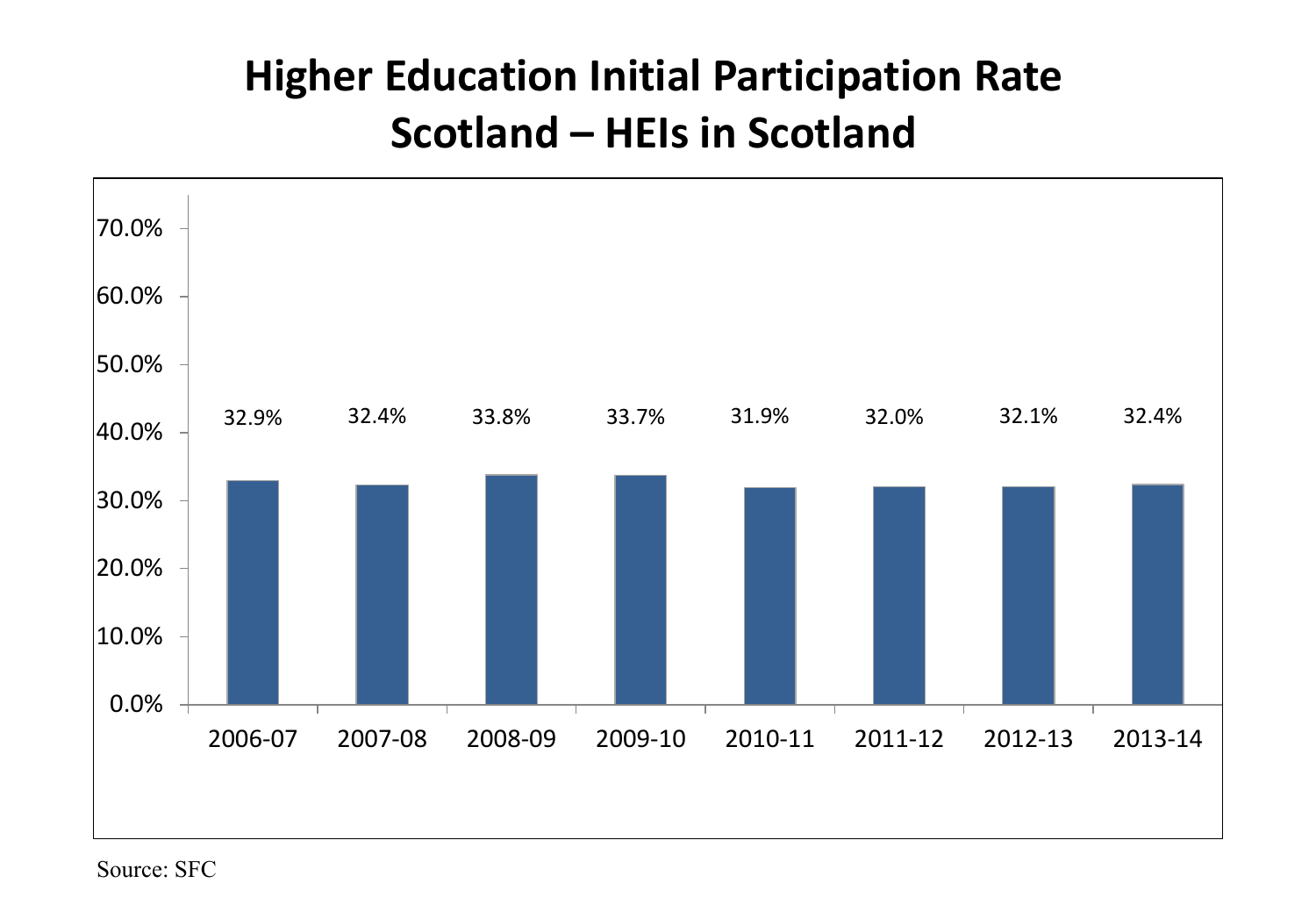### **Higher Education Initial Participation Rate Scotland – HEIs elsewhere in UK**

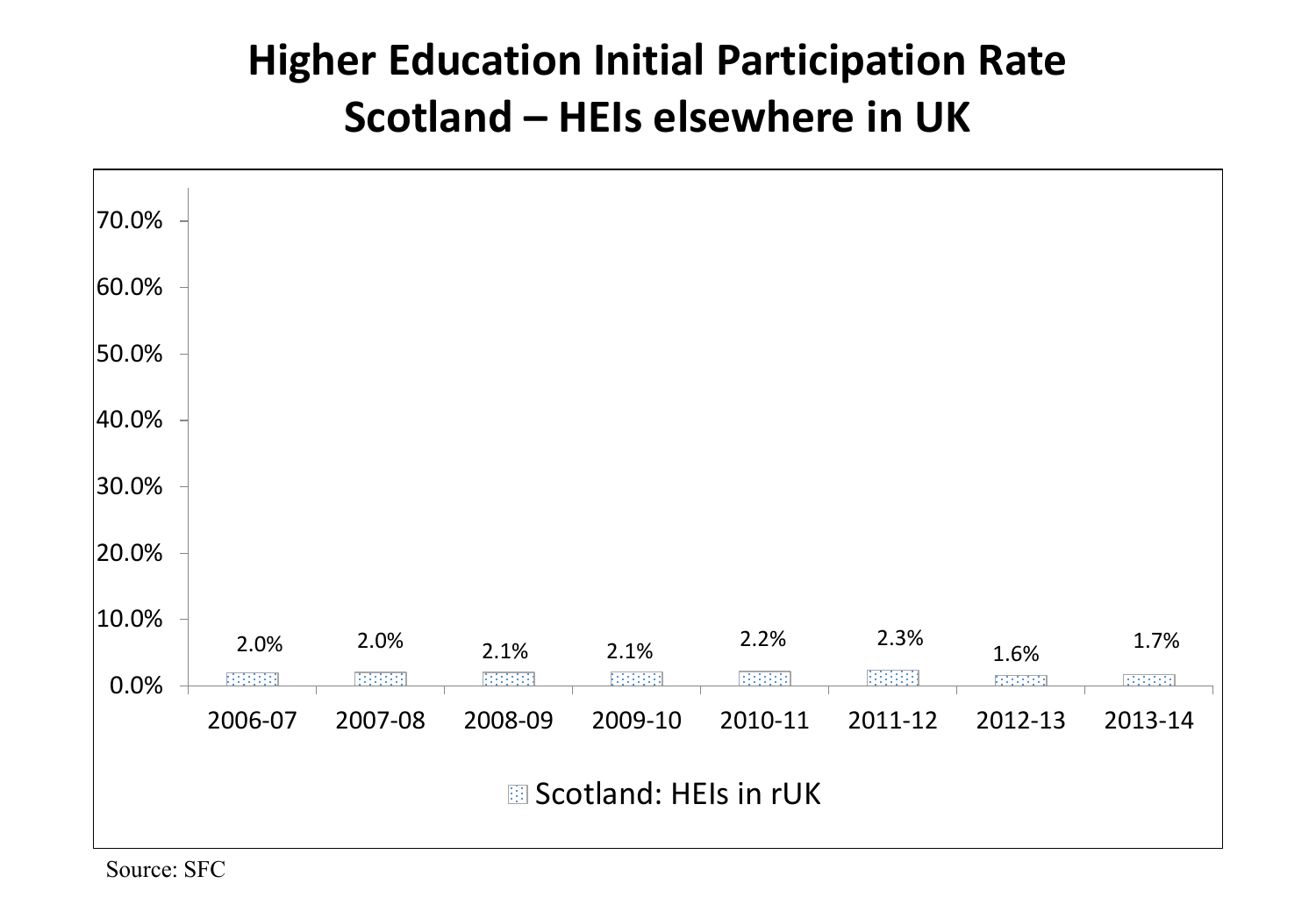## **Higher Education Initial Participation Rate Scotland – FE colleges**



Source: SFC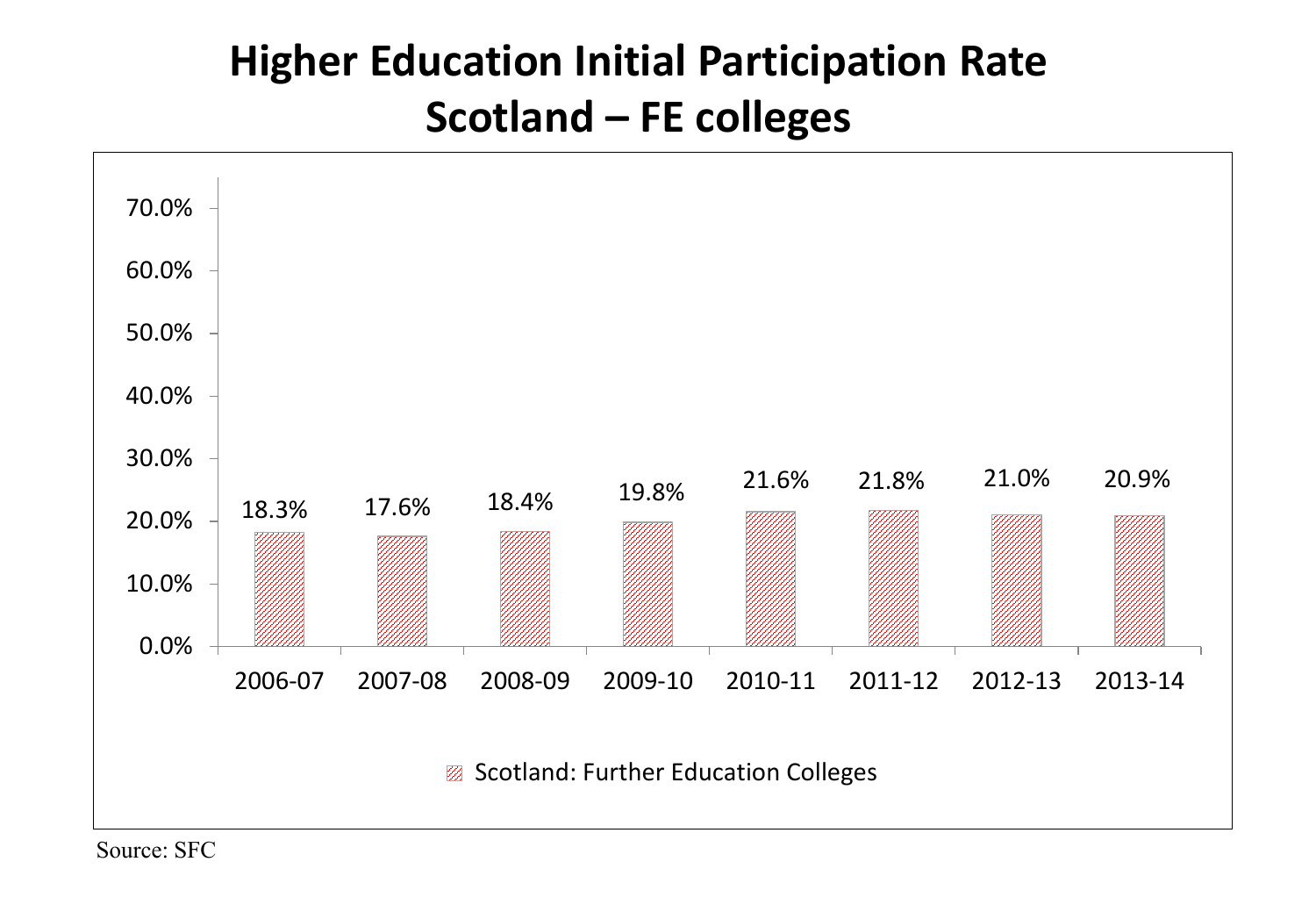### **Higher Education Initial Participation Rate Scotland – all**

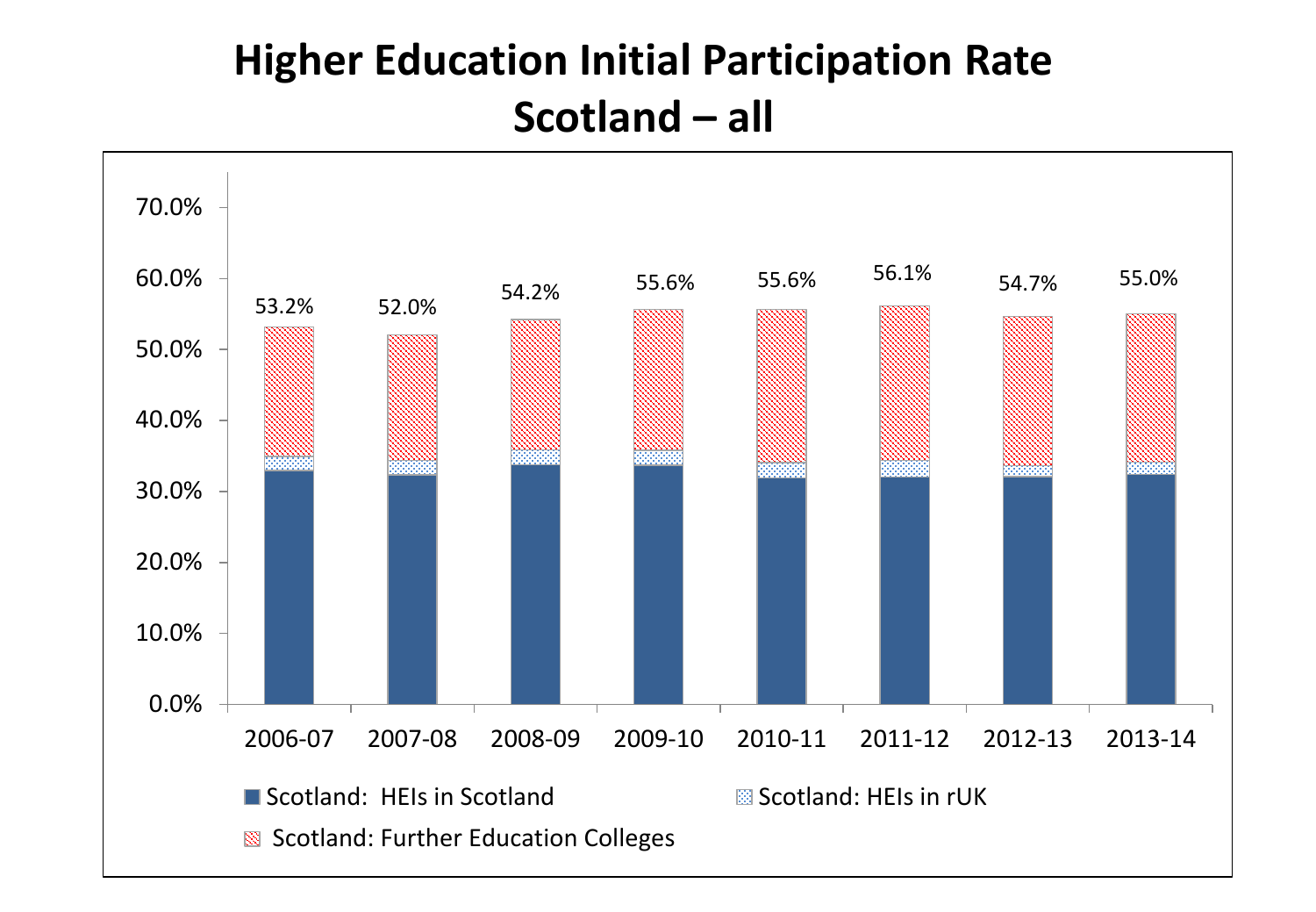## **Higher Education Initial Participation Rate Scotland – all, England - all**

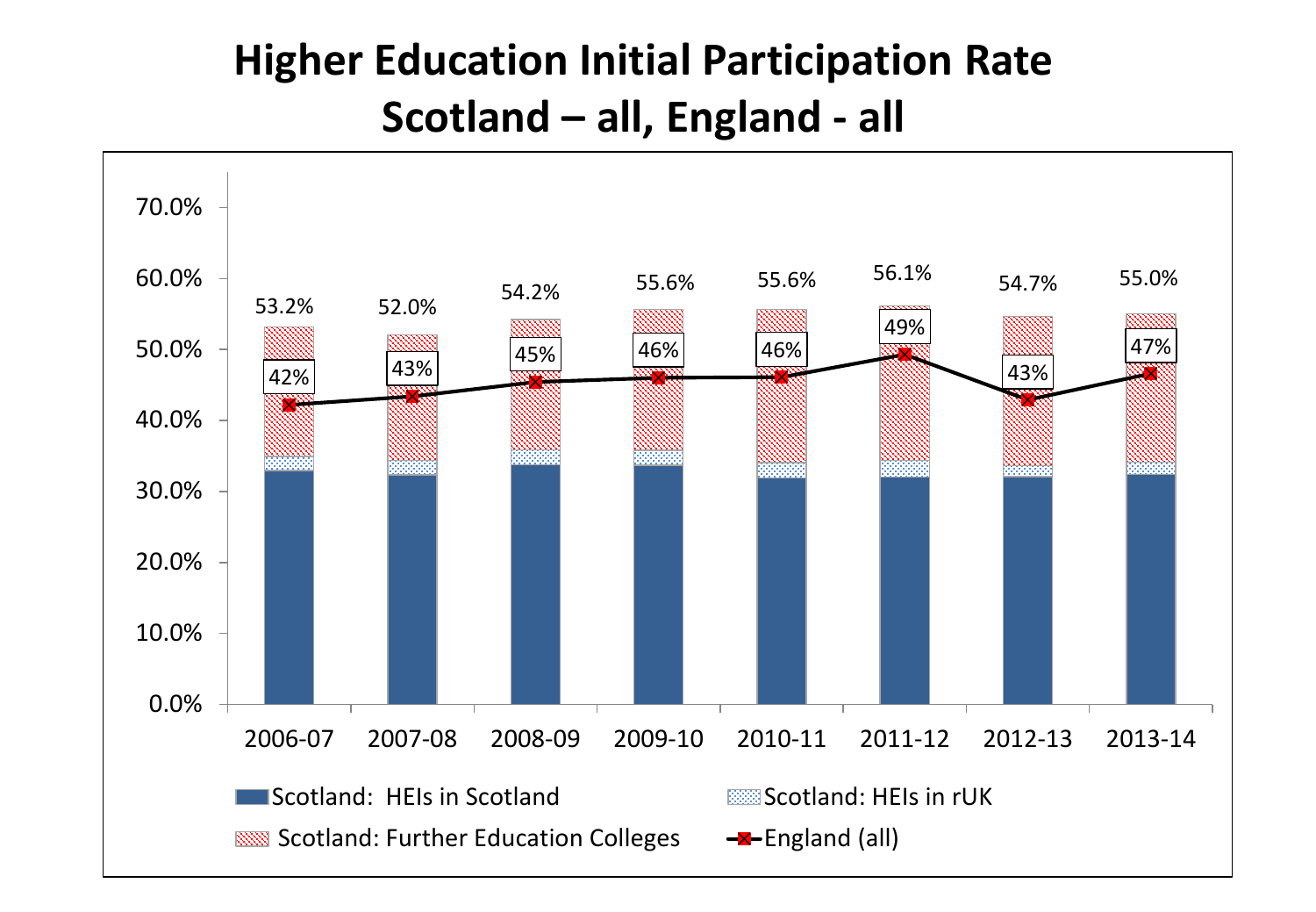

# **Entry to HE through FE colleges: equity issues?**



- HN-level qualifications alone: lower earnings gains, access not enabled to the same range of occupations, particularly the professions.
- For the remainder who transfer to university:
	- o Around 50% of these will obtain no credit or only partial credit, requiring repeat years (particularly if moving onto one of the older universities), leading to higher direct and opportunity costs.
	- o For those obtaining full credit, more limited subject and institutional choice.
	- o Potential transitional challenges: social/cultural/pedagogical.
- Published data: what % those starting in college by 30 move to HEI?
- Social distribution of entry routes matters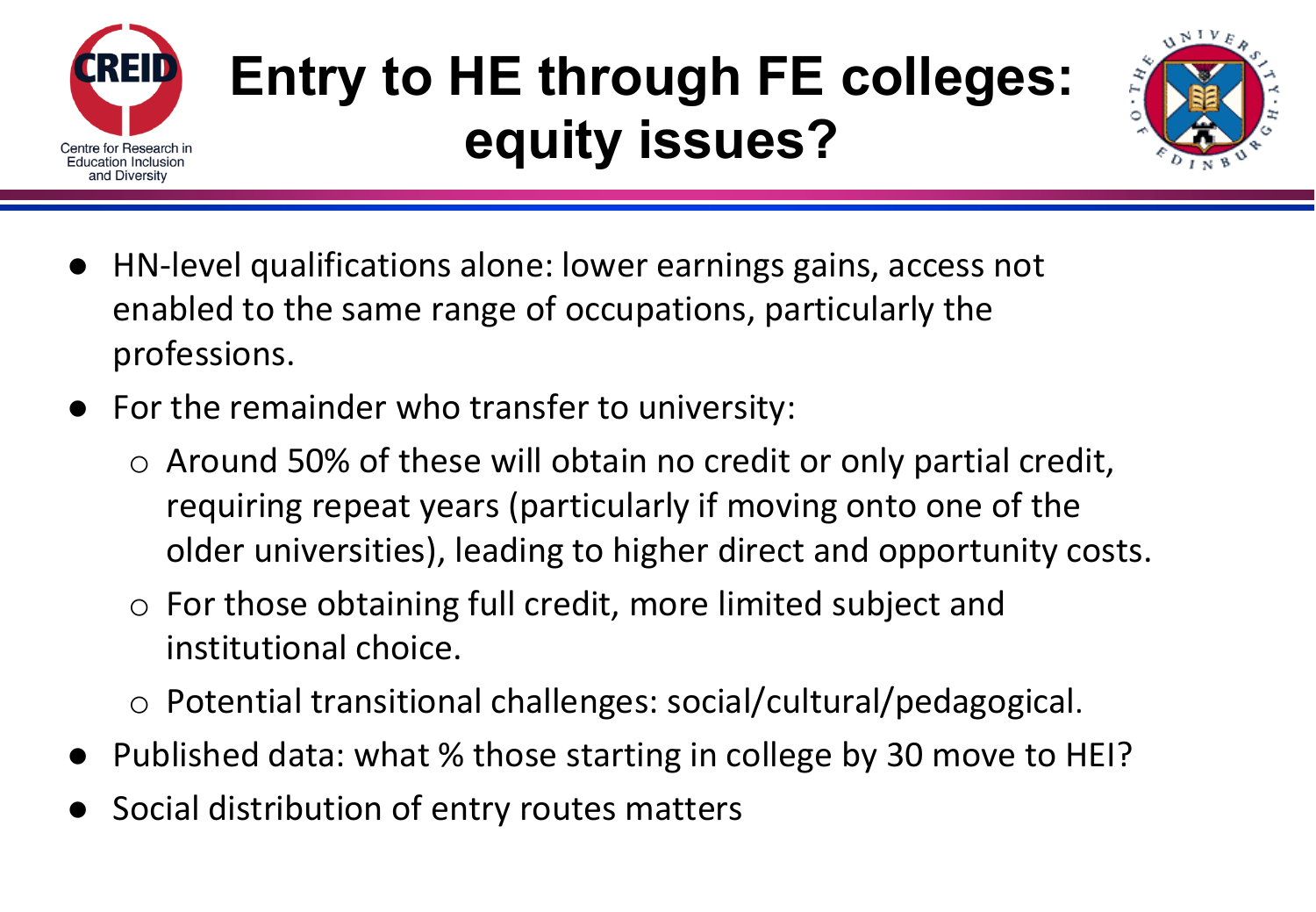#### **Higher Education Initial Participation Rate Scotland – by most and least deprived 20% by SIMD: HEIs**



Source: SFC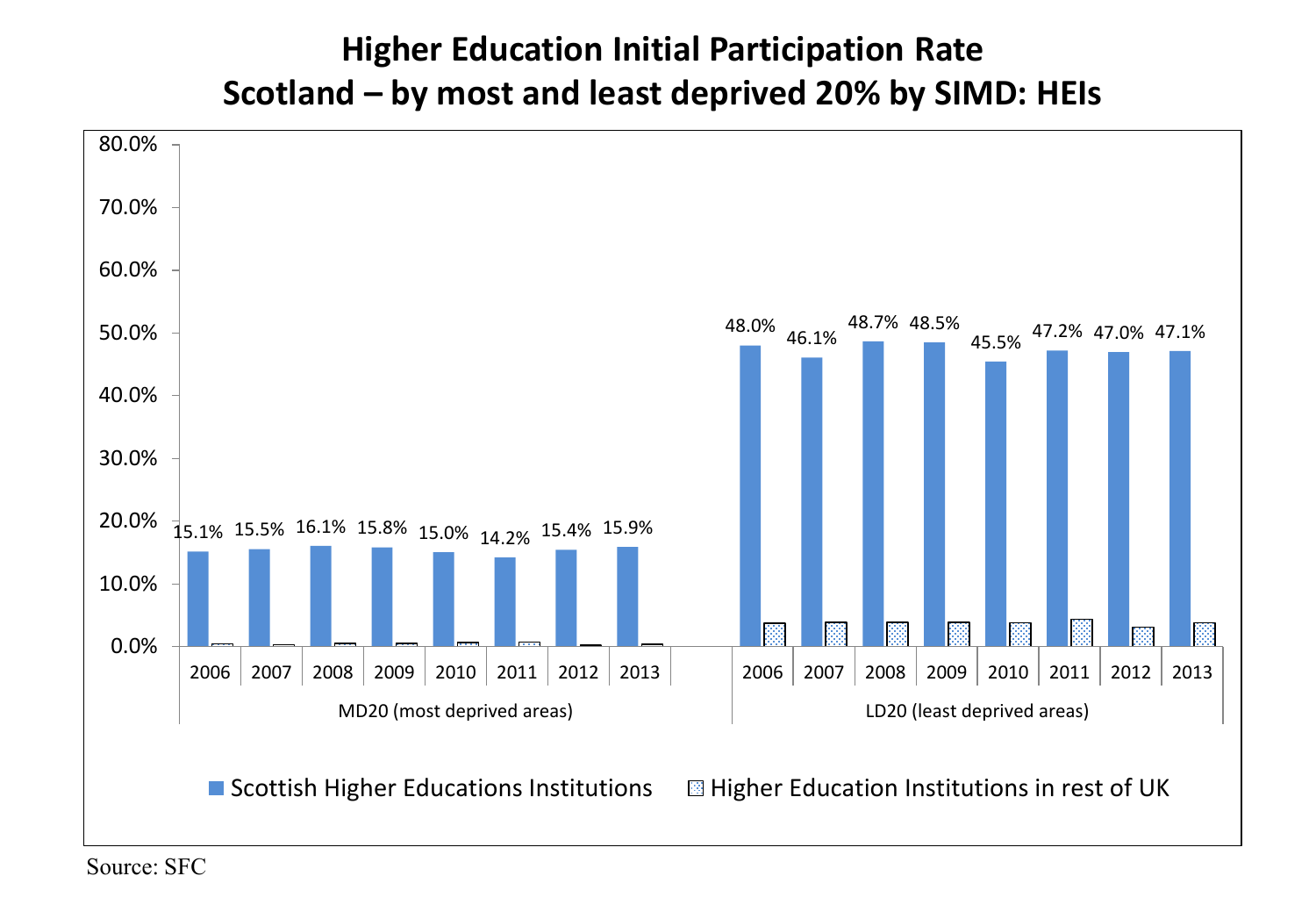#### **Higher Education Initial Participation Rate Scotland – by most and least deprived 20% by SIMD: FE colleges**

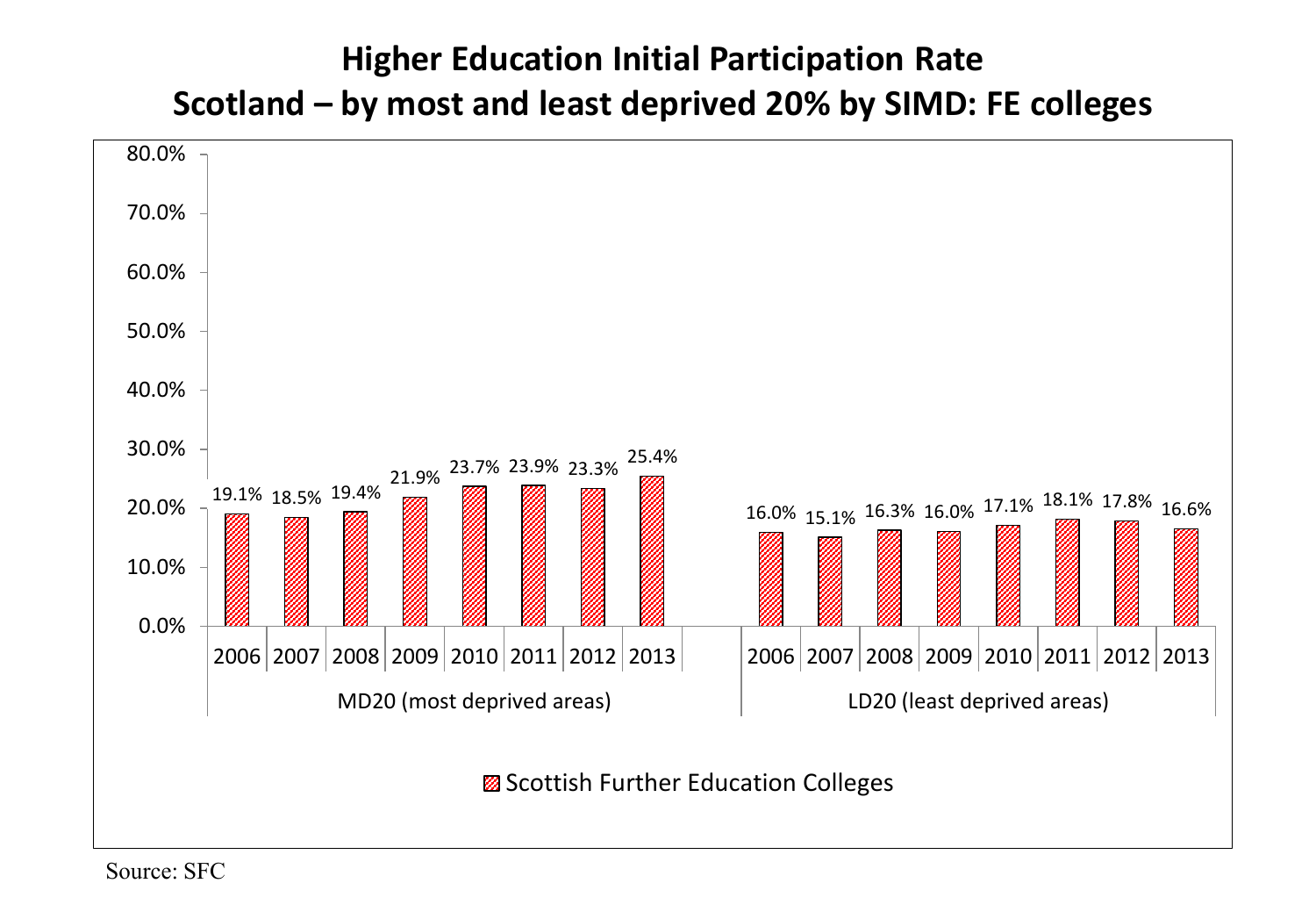#### **Higher Education Initial Participation Rate (to age 30) Scotland – by most and least deprived 20%: all entrance routes**

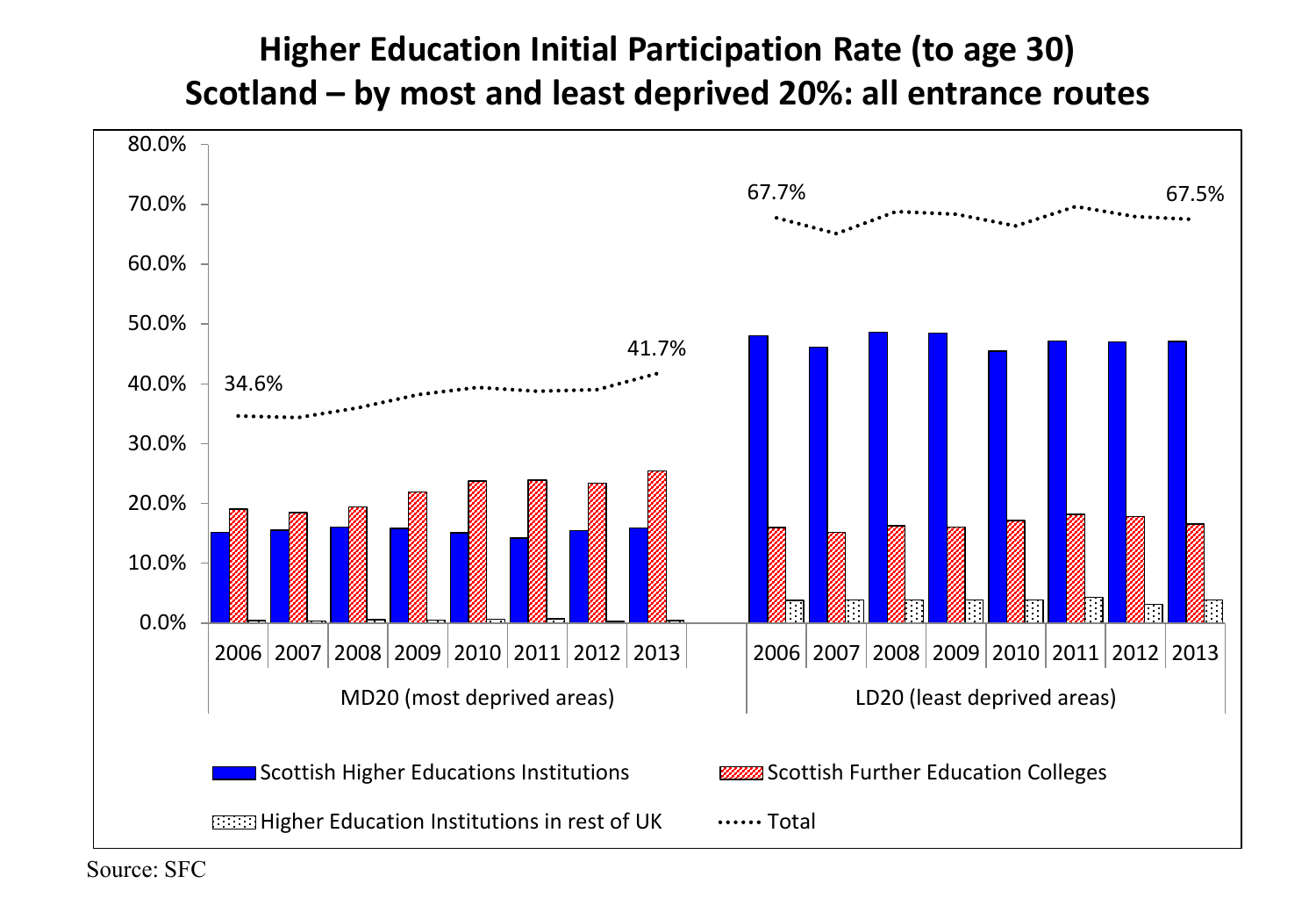

## **Summary**



- Growth in HEIPR in Scotland since 2006-07 has been driven by increased entry to college-level HE courses: little change in proportion directly entering university by age 30.
- Compared to England, Scottish HEIPR remains higher for HE in total (gap has marginally narrowed): Scotland is lower for direct university entry, entry to/via college plays critical role.
- Entry to/via college is not identical to direct entry to university, in terms of long-term benefits/short-term costs.
- Strong social stratification in entry routes to HE: over period, importance of college entry has grown much faster for MD20 than LD20, and accounts for most improvement in MD20.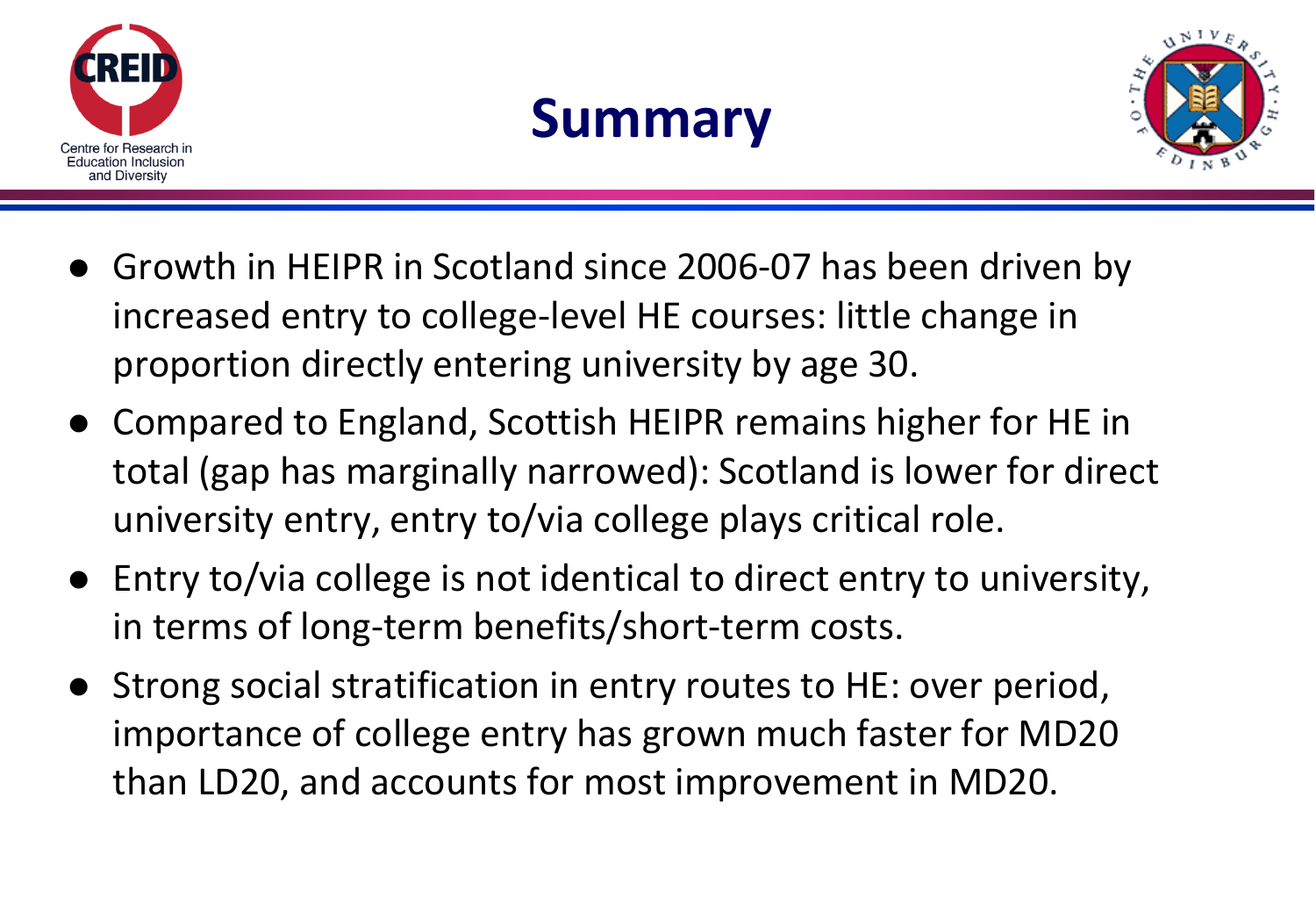

## **Comparing institutions using HESA benchmarks**



We split institutions between higher and lower tariff institutions to compare the university sectors across the UK as well as their performance in relation to widening access (more on methodology in the report)

A **low** benchmark = selective, **higher** tariff institution A **high** benchmark = less selective **lower** tariff institution

 An individual's tariff score is based on the numerical value given to qualifications (e.g. Highers/A-levels) that the person holds. Higher levels and better grades = higher tariff score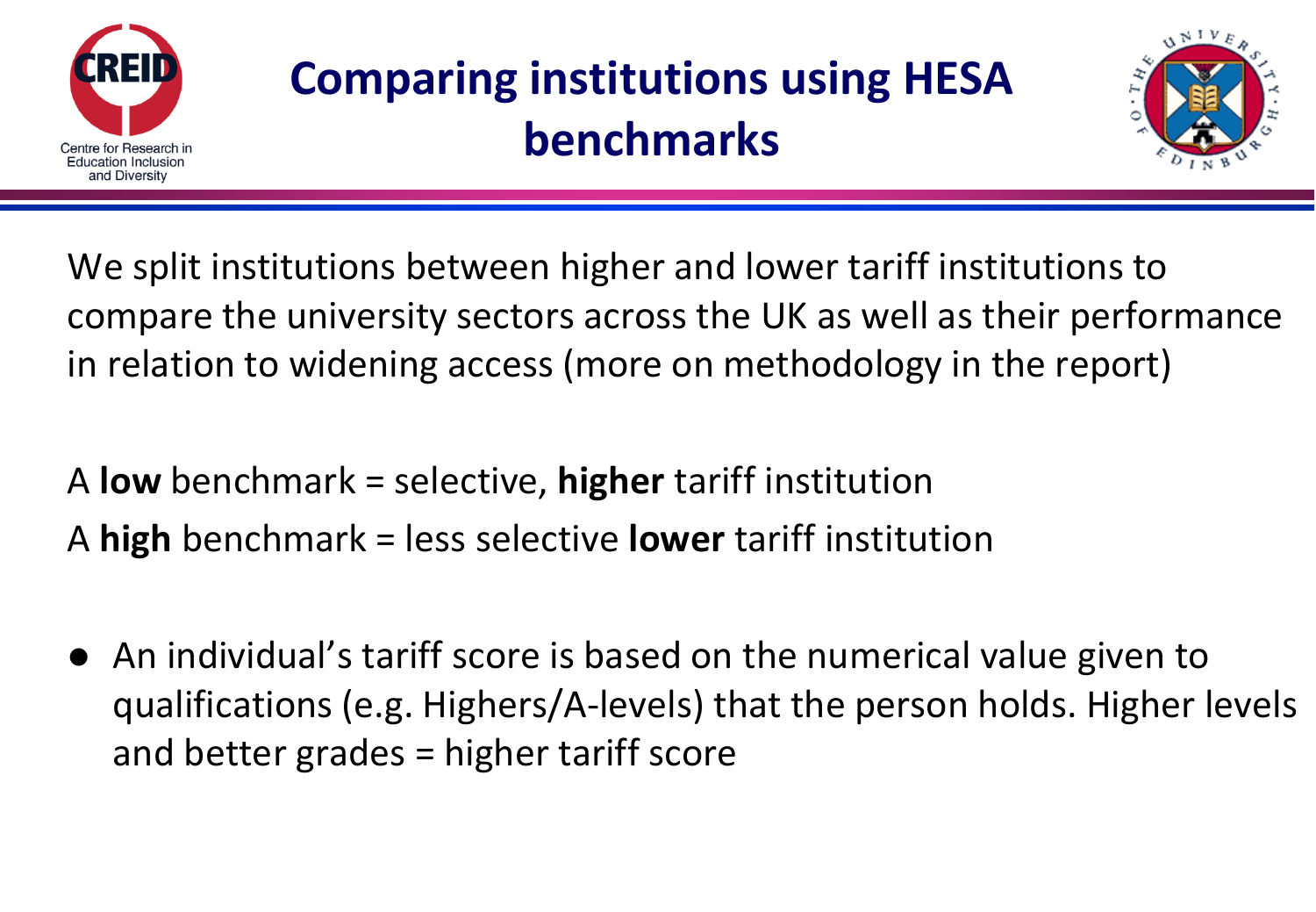

## **The structure of the university sector in Scotland and the rest of the UK**



The number of higher tariff institutions in each country:

- Scotland: 8 (out of 18);
- **•** England: 39 (out of  $123 32\%$ );
- $\bullet$  Wales: 1 (out of 8);
- Northern Ireland 1 (out of 4)

## **Findings – there is:**

- a higher proportion of higher tariff institutions in the Scottish sector than in the rest of the UK (especially Wales)
- a higher proportion NS-SEC 4-7 students in higher tariff institutions in Scotland than in England but lower in lower tariff institutions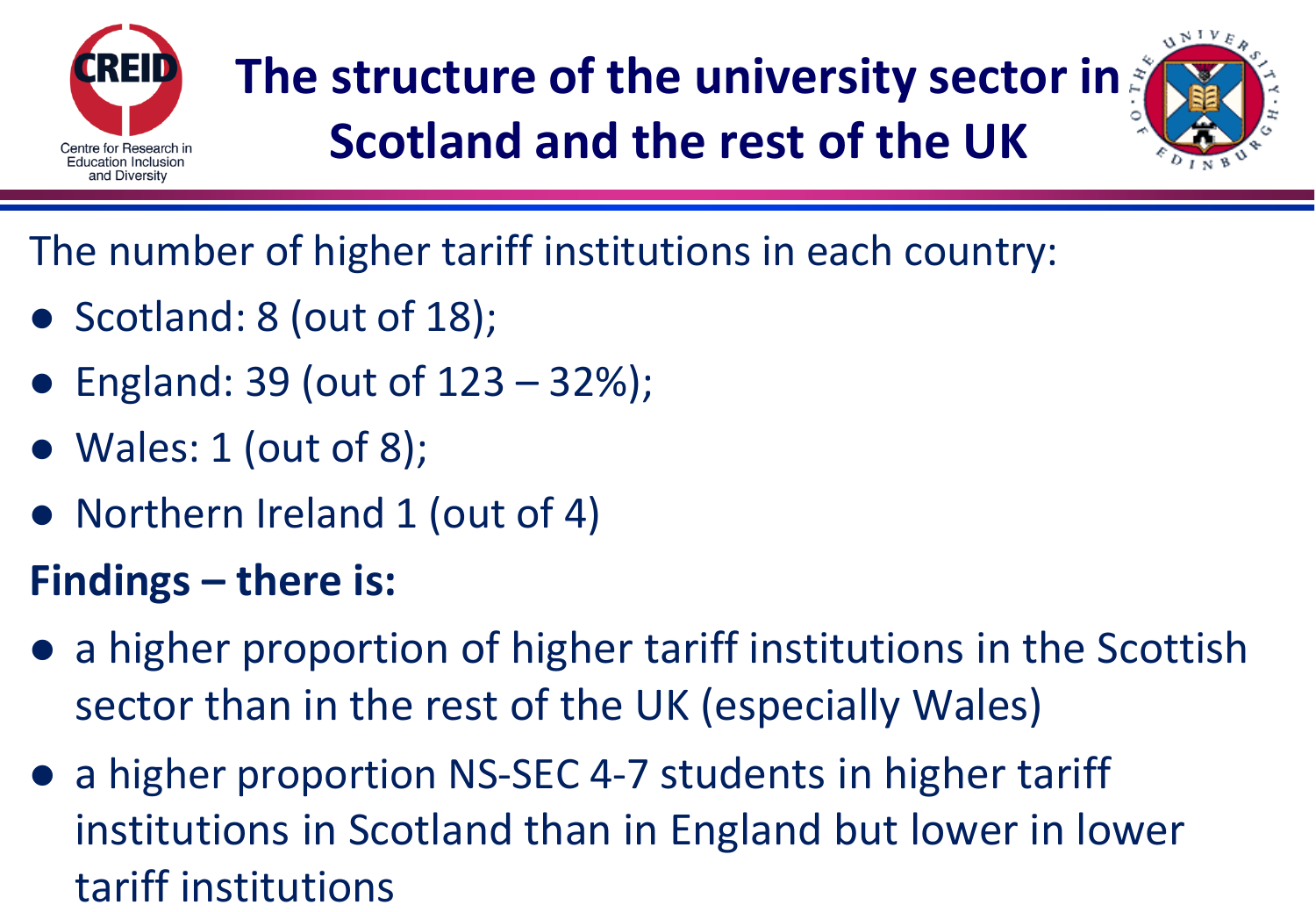

## **NS-SEC 4-7 students in higher/lower tariff institution across the UK, percentages**



**Heta** Higher tariff  $\&$  Lower tariff

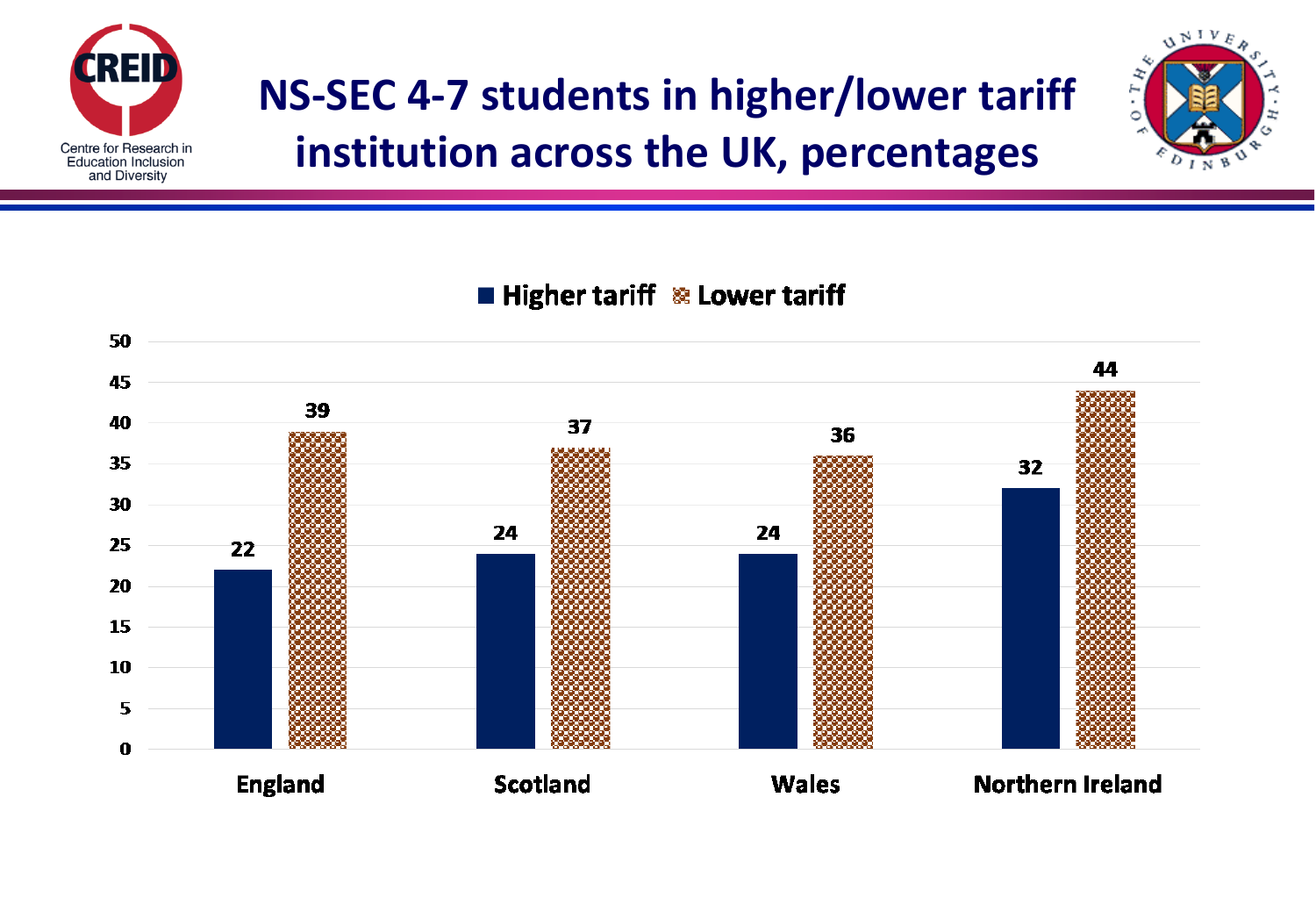



# However, if we focus on the most elite institutions by comparing Scottish ancients with Russell group or Sutton Trust 30 across the UK we find no difference between Scotland and England ….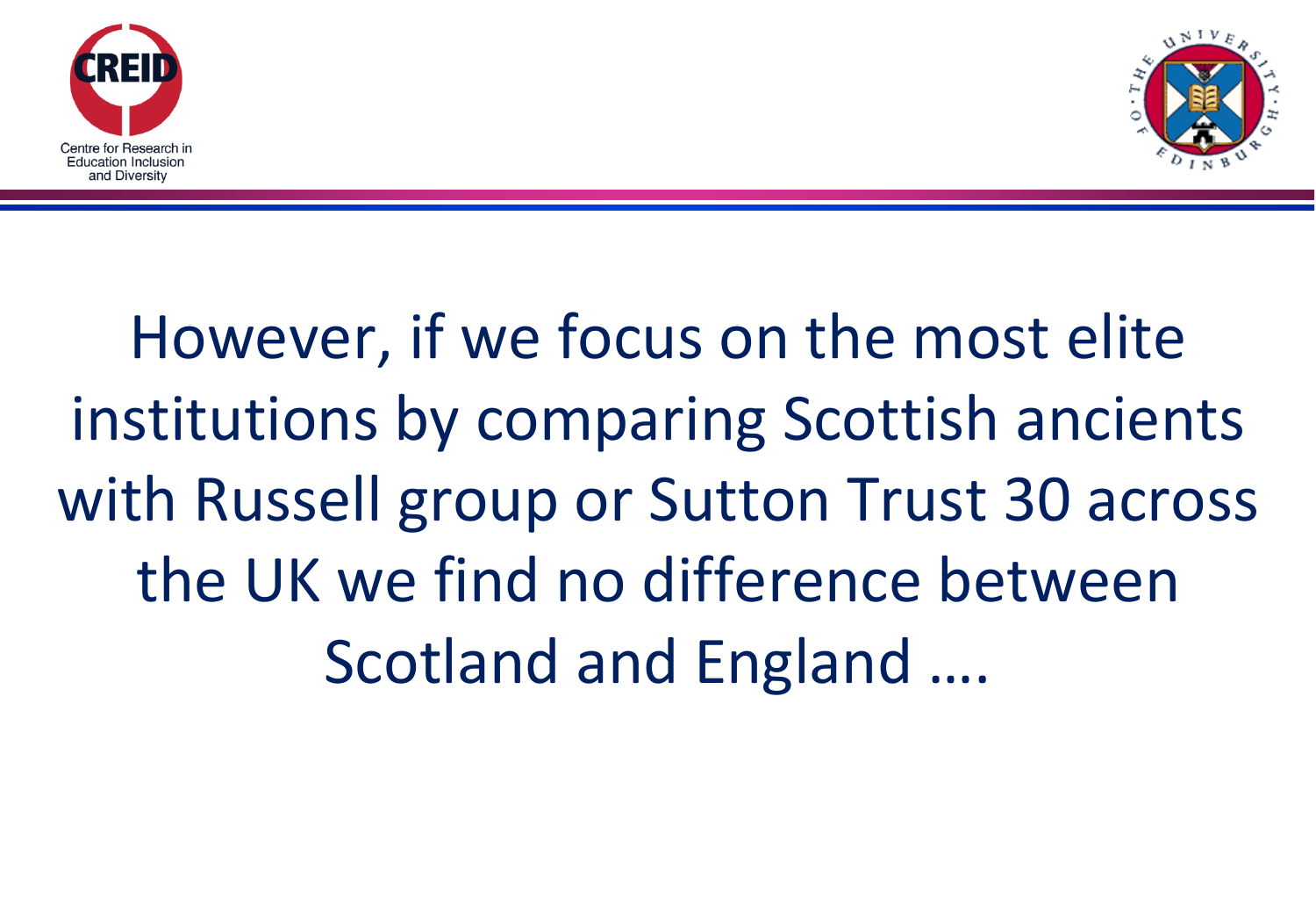

# **NS-SEC 4-7 in elite institutions: across UK comparison**

 $\Delta N I V E$ 

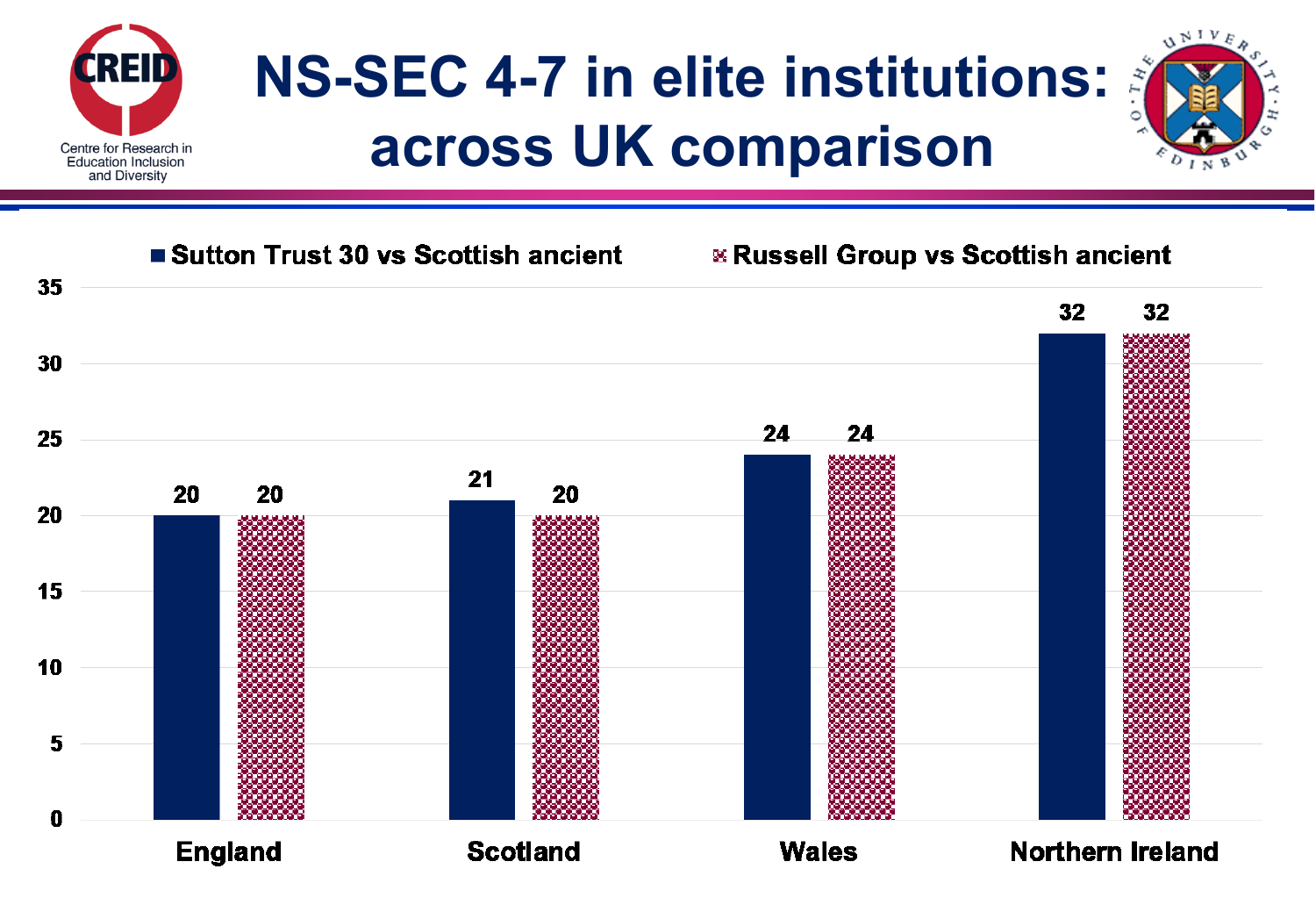





- There are important differences between the overall characteristics of the Scottish and English university sectors:
	- Scotland has a greater proportion of higher tariff, or more academically selective, institutions; England has a higher proportion of lower tariff, or less selective institutions …
- Therefore the profile of the Scottish university sector is likely to work against the inclusion of students from less advantaged backgrounds in comparison with other parts of the UK because there are fewer lower tariff institutions that can offer opportunities to those with lower grades
- How socially inclusive are selective universities in Scotland and England? …. Not very!